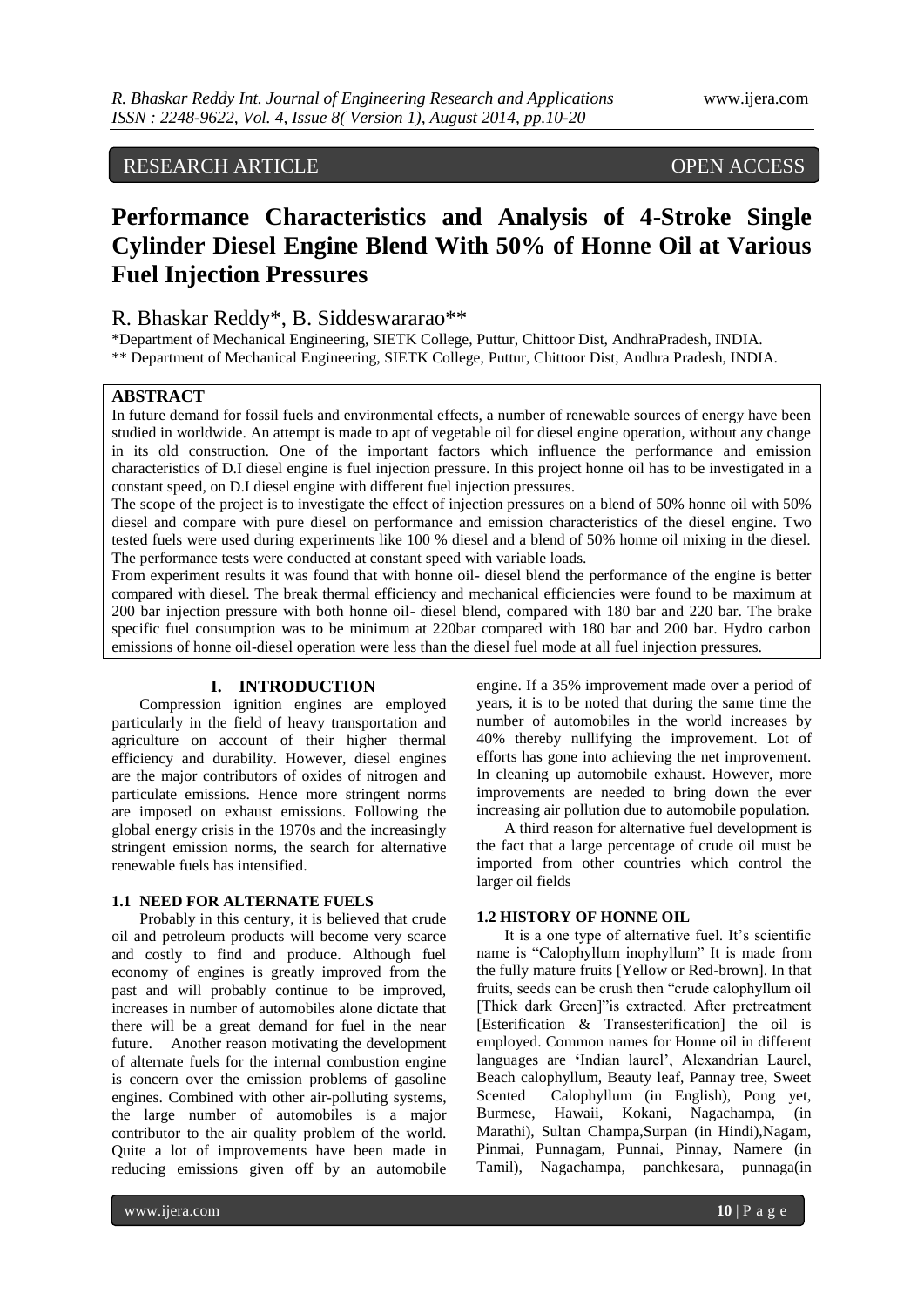Sanskrit), hone tree(in Kannada), poona or puna(in Telugu)

#### **1.2.1 HONNE PLANTATION**



Figure-1.1: Calophyllum seedling



Figure-1.2: Flowers of calophyllum



Figure-1.3: Prematured fruit bunch



Figure-1.4: Fresh fruit with shell

#### **1.2.2 DESCRIPTION OF HONNE PLANTATION**

Calophyllum inophyllum is primarily a tree of the seashore and adjacent lowland forests. It grows in areas with annual ranging from about 1000 to 5000 mm and maximum temperatures ranging from 30 to

 $35<sup>0</sup>C$ . Humidity variations recorded in areas of its natural distribution are 60 to 100 percent in July and 60 to 80 percent in January.Trees, up to 20 m tall with spreading crown; bark brown to pale grey; often mottled with wide boat-shaped fissures; exudate milky or yellow; branchlets compressed or slightly flattened. Leaves opposite, broadly elliptic-oblong or obovate, 15-20x5-9 cm, cuneate to rounded at base, rounded or subacute at apex, thinly coriaceous; midrib prominent below, venation distinct, close, raised on both surfaces giving the blade a seriate appearance; petioles stout, flat. Flowers in 5-15 flowered, 5-13 SScm long axillary racemes, polygamous, marble white, fragrant. Sepals . Petals usually . Stamens numerous (175- 440), connate into 4-6 bundles; anthers rounded, yellow when young, brownish at maturity. Ovary, globose, depressed, pink or light purple after pollination. Fruit a drupe, globose or spherical to obovoid, 2.5-5x2.5-4 cm, yellowish when ripe. Seed solitary, subspherical, up to 2 cm across. The greenish yellow oil obtained from the calophyllum seeds was used as alternative to candlenut oil in lamps. It may be used for hair oil. It was also used to furnish wooden bowls1 and for cosmetic and topical applications for healing of burns and skin diseases. As calophyllum oil is a significant topical healing agent with skin healing, antiinflametory, antimicrobial properties. The oil can also used for soap making. Oil contains benzoic and oxi-benzoic acids. Small amount of vitamin F and phosphor aminolipids come along with glycerides and saturated fatty acids. The plant contains free fatty acids. glycerides and steroids (canophyllal.) acids, glycerides and steroids (canophyllal, canophyllol. Canoophyllic\ acids). Filtered calophyllum oil is applied to wounds possesses the capacity to promote the formation of new tissue, thereby accelerating healing and growth of healthy skin. This process of forming new tissue is known as "ciatrisation" The oil is a widely used as a traditional topical aid. In costal area some peoples uses calophyllum oil for applying to cuts, scrapes, soriasis, diabetic sores,anal fissures, sunburn, dry or scaly skin, blisters and to relieves sore throat when it is applied topically to the neck. The oil also demonstrates pain relieving properties and has been used traditionally to relieve neuralgin, rheumatism and sciatica. The calophyllum oil also demonstrates anti-inflamatory activity which has 4 phenyicoumarin calophylloidea and a group of xanthones including dehydrocycloguanandin, calophyllin-B, jacareubin, mesuaxanthone-A, mesuaxanthone-B and euxanthone. These all xanthones explaines reductions of rashes, sores, swelling and abrasions with topical applications of the oil.

- **Flowering:** Probably flowering throughout the year with several flushes.
- **Fruiting:** December October.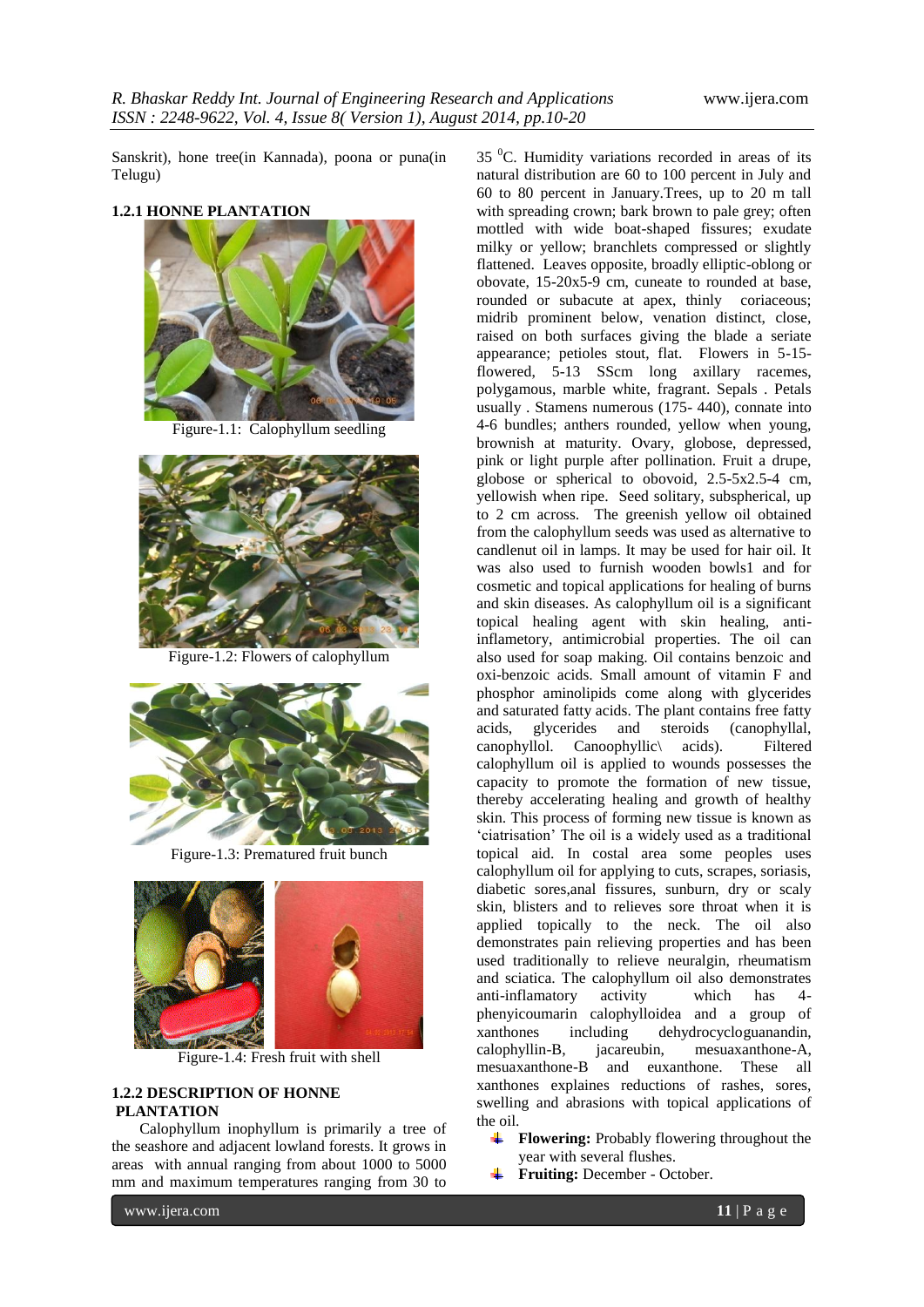**Distribution in India:** Common in coastal Orissa, Maharashtra, Karnataka, Tamil Nadu, Kerala, Lakshadweep and Andaman & Nicobar Islands. Tropical East Africa to Taiwan, New Caledonia.

**Uses:** Seed oil is used for soap making, burning, for painting work and also as a lubricant; a substitute for castor oil. Wood reddish white or reddish brown. The timber is durable under water and is used for beams, furniture, railway carriages, cooperage, crane shafts and ship building, especially for keels and for pully blocks. It is also used for fishing boats and cabinet work. Bark boiled in water is used for dyeing fishing nets. Cultivated as an ornamental and for shade throughout India. The root is used for treating ulcers; the resin is used as a purgative, emetic, applied to wounds and ulcers; bark astringent, used in internal haemorrhage; decoction of bark applied in indolent ulcers; pounded bark used in orchitis and its juice used as purgative; leaf is used in soar throat, vertigo and migraine; leaf soaked in water and applied to inflated eyes; the decoction of flower is given to cure syphilis, eczema and insanity; seed oil known variously as Wundi; Pinnay; Domba; Dillo; or Poonseed oil applied externally in rheumatism and skin diseases. Refined oil is injected intramuscularly to relieve pain in leprosy. Chemical name is proponone and formula is  $C_3H_8O_3$ .

| <b>1.2.3 PROPERTIES OF HONNE OIL</b> |  |  |  |
|--------------------------------------|--|--|--|
|--------------------------------------|--|--|--|

properties of Honne oil is shown in given table

| <b>Properties</b>                        | <b>Diesel</b> | Honne oil |
|------------------------------------------|---------------|-----------|
| Kinematic viscosity at<br>40 $^0$ C (cs) | 4.59          | 32.47     |
| $^0C$<br>Density at 15<br>$(kg/m^3)$     | 850           | 910       |
| Flash point $(^0C)$                      | 52            | 224       |
| Calorific<br>value<br>(kJ/kg)            | 43000         | 39100     |
| Specific gravity                         | 0.85          | 0.91      |

 **Table.1.1 Properties of Honne oil**

# **II. BASIC PERFORMANCE CHARACTERISTICS**

The following are the basic Performance characteristics as shown below.

- Power, Torque And Mechanical efficiency
- Mean effective pressure
- $\triangle$  Specific output
- Volumetric efficiency
- Fuel-Air ratio (or) Air –Fuel ratio
- $\triangle$  Specific fuel consumption
- Thermal efficiency and Heat balance
- Exhaust smoke and Other emissions
- $\bullet$  Specific weight

**Power Torque And Mechanical efficiency:**

Power is the rate of doing work and is equals to the product of torque and angular velacity. It is denoted by "P". It is usually expressed in kilowatts (K.W).

> P= Torque×Angular velacity= $□ \times □$  $P=Force \times Speed = F \times N$  $P=2\pi N T$

Torque is measured by Dynamometer and Speed is measured by Tacometer.

Power is classified in to three types. Like

1)Brakepower(B.P) 2)Frictional powewr(F.P) 3) Indicatedf power(I.P)

**1) Brake power(B.P):** Power developed by an engine at out put shaft is known as brake power. It is obtained by deducting various power losses in the engine from the indicated power it is measured with a dynamometer. It is usually expressed in kilowatts (K.W).

B.P=2π N T**/**60000 in kw

In other words brake power is defined as BrakePower,B.P=

> VIcosØ  $\frac{1}{n_{\text{tran}} \times n_{\text{gen}} \times 1000}$  kw  $V =$  voltage, volts;  $A = current$ , amperes; Cos  $\emptyset =$ Power factor  $= 1$  $\eta_{tran}$ = Transmission Efficiency =

0.98;  $\eta_{gen}$  = Generator Efficiency = 0.9

**2) Frictional powewr(F.P):** It is the power loss to overcome the friction between the piston, piston rings and the cylinder walls. It is usually expressed in kilowatts (K.W).

**3) Indicatedf power(I.P):** The total power developed by combustion of fuel in the combustion chamber is called indicated power. It is usually expressed in kilowatts (K.W).  $I.P=B.P+F.P$  in kw

# **Engine Torque:**

It is the force of rotation acting about the cranks shaft axis at any given instant of time.It is given by

- Here,  $T=F^*R$ 
	- $T =$ Engine torque (vm);  $F =$ Force Applied to crank (n); R= Effective crank radius (m).

As the value of 'r' varies during the powerstroke the torque on the power- stroke is continually varying. Moreover there is no torque delivered during the three idle strokes.

Therefore the engine manufactures always quote the average value of torque throughout the engine cycle. Engine torque goes through the vehicle transmission system to the road wheel and is responsible for rotation of the latter and hence for pulling of the vehicle.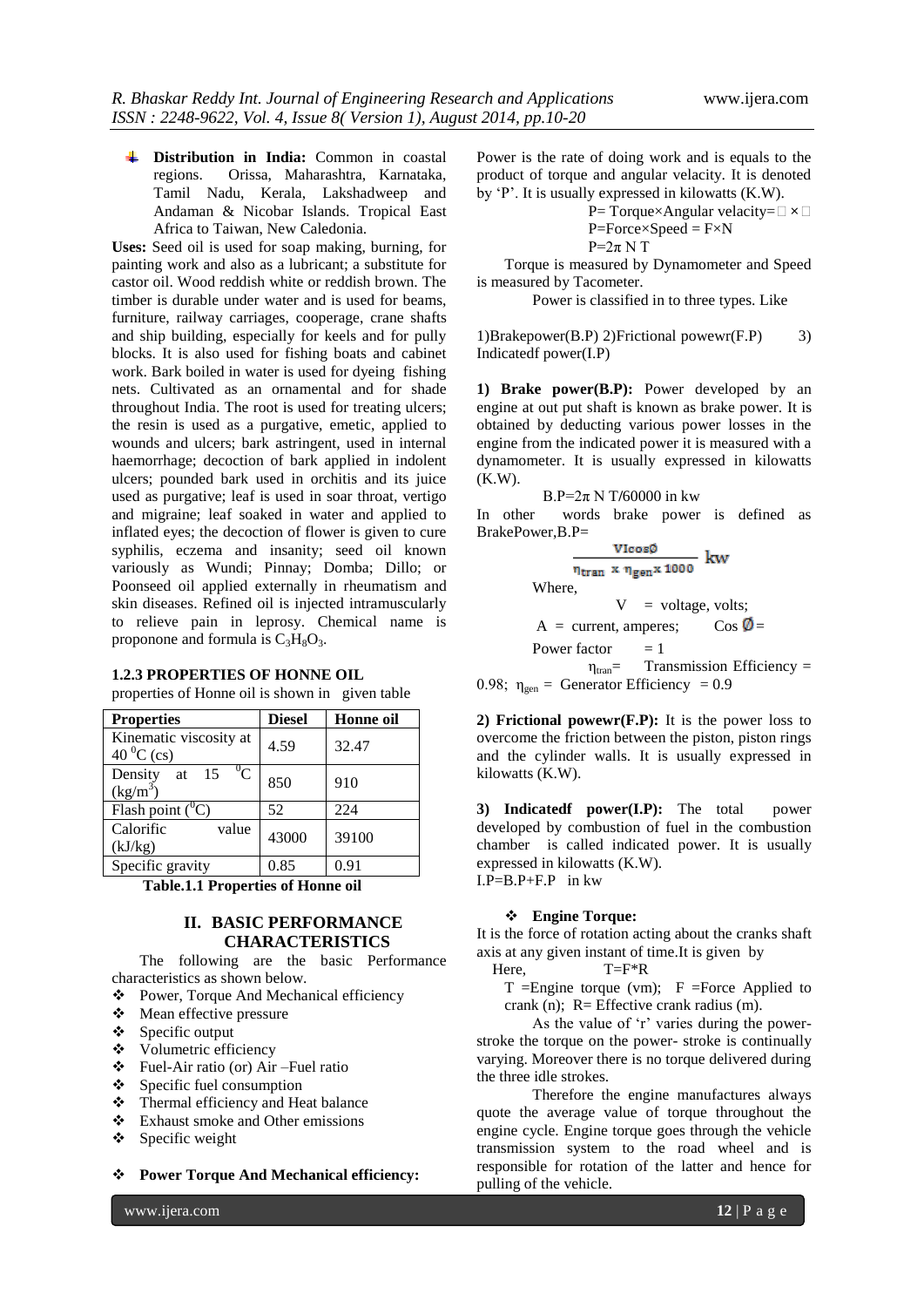**Mechanical efficiency(Τmech):** It is the ratio of brake power to the indicated power. It is expressed by percentage(%).

Mechanical efficiency( $\eta_{\text{mech}}$ ) = brake power/indicated power = BP**/**IP

#### **Mean effective pressure(M.E.P):**

The average pressure which is acting on the cylinder, it is a hypothycal pressure which is to be acting on the piston throughout the power stroke is known as mean effective pressure. It is expressed in bars or kilo Pascal"s (1 bar=100kps).

$$
I.P = (P_{\text{imep}} LAnK)/60000 \text{ in kw}
$$

Here,

n= No.of power strokes [n=N/2, for 4 strokes and n=N, for 2-strokes]

 $N = Speed = 1500$  rpm;  $K = No.of$ cylinders; L= Stroke length =0.110 mm

A= Piston area =  $\frac{\pi}{4}$ **x(0.08)**<sup>2</sup>= 0.0050mm<sup>2</sup>

 $P_{\text{imep}}$  = Mean effective pressure These are divided into three types they are:

1) Indicated mean effective

pressure

2) Brake mean effective pressure

3) Frictional mean effective pressure

**1) Indicated mean effective pressure:** If the mean effective pressure is based on indicated power is called as Indicated mean effective pressure(I.M.E.P)

Indicated Mean Effective Pressure  $(I.M.E.P) = \frac{LP \times 60}{IP}$ 

$$
L x A x n x k
$$

$$
= \frac{\text{LP x 60}}{0.110 \times \frac{\pi}{4} \times (0.08)^2 \times \frac{1500}{2} \times 1}
$$

**2) Brake mean effective pressure:** If the mean effective pressure is based on brake power is called as Indicated mean effective pressure (B.M.E.P)

Brake Mean Effective Pressure (B.M.E.P),<br> $B.P \times 60$ =

$$
L x A x n x k
$$

Where  $L =$  length of the stroke, mm

- $n = speed of the engine =  $1500/2$$
- $A = \text{Area of the cylinder, } mm^2$
- $k = no$ . of cylinders

$$
=\frac{B.P x 60}{0.110 x \frac{\pi}{4} x (0.08)^2 x \frac{1500}{2} x 1}
$$

- **3) Frictional mean effective pressure:**If the mean effective pressure is based on frictional power is called as Indicated mean effective pressure(F.M.E.P)  $I.M.E.P = B.M.E.P + F.M.E.$
- **Specific output:** Brake output per unit of piston displacement is known as specific

www.ijera.com **13** | P a g e

output.For the same piston displacement and same mean effective pressure of an engine running at high speed will produce more output.

Specific Output  $=B.P/(A\times L)$ 

#### **Volumetric efficiency(Τvol):**

It is the ratio of mass of the charge actualy induce to mass of the charge corresponding to the cylinder volume at intake pressure and temparature. (or)

It is the ratio of mass flow rate of air intake to the swept volume.

Volumetric efficiency( $\dot{\eta}_{vol}$ ) = Mass flow rate of air intake/Swept volume

> $\eta_{\rm vol} = m_{\rm a}/\rho_{\rm ai} V_{\rm s}$ Volumetric efficiency,  $\eta_{\text{vol}}$ <br>actual volume flow rate of air the rate at which volume is displaced x100%

$$
= \frac{\text{area of inlet pipe x velocity of air}}{\left[\frac{\text{are of}}{\text{the cylinder}}\right] \times \left[\frac{\text{length of}}{\text{the stroke}}\right] \times \left[\frac{\text{revolutions}}{\text{per second}}\right]}
$$
\n
$$
\times 100\%
$$

#### **Fuel-Air ratio (F/A ratio):**

It is the ratio of mass of the fuel to the mass of the air in the fuel-air mixture. Fuel-Air ratio  $=$  Mass of the fuel/ Mass of the air

 $F/A$  ratio =  $m_f/m_a$ 

 **Air –Fuel ratio(A/F ratio):**  It is the ratio of mass of the air to the mass of the fuel in the air- fuel mixture. Air -Fuel ratio = Mass of the air/Mass of the fuel

 $A/F$  ratio =  $m_a/m_f$  $m_a$  = Mass of the air.  $m_f$  = Mass of the fuel **Note:** Normal operating ranges for, S.I engine(Gasoline fuel) is 12≤ A/F≤18[0.056≤F/A≤0.083]

C.Iengine(Dieselfuel) is 18≤ A/F≤70[0.014≤ F/A≤0.056]

#### **Specific fuel consumption (S.F.C):**

The amount of the fuel consumed per unit power developed per hour and is a criterian of economical power production.

Specific fuel consumption

=[fuelconsumed(g/sec)] / [power(Kw)]  $S.F.C = m_f / P$ 

$$
T.F.C = \frac{20 \times 0.85 \times 3600}{\text{tx }1000} \text{Kg/h}
$$

Where,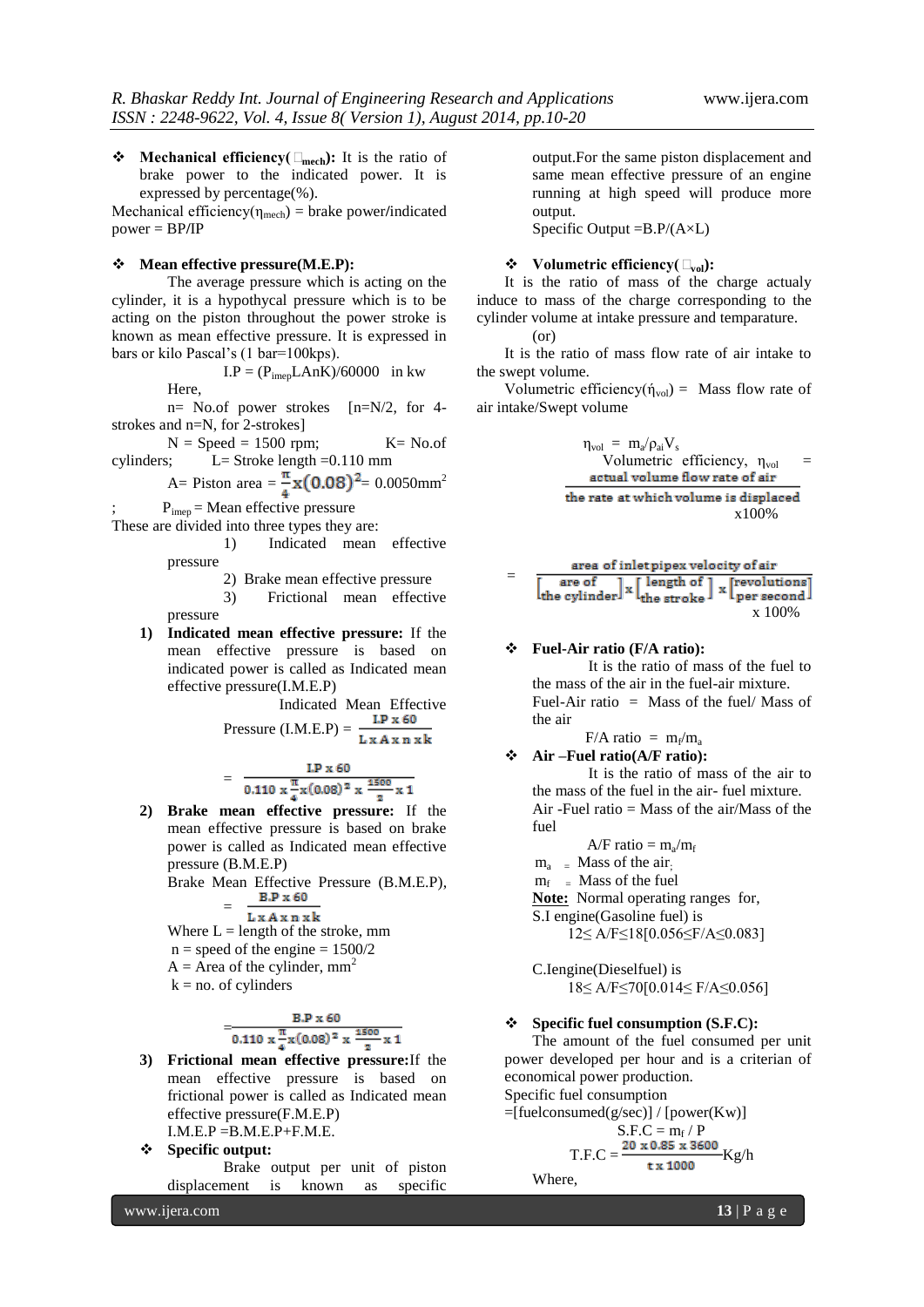T.F.C =Total Fuel Consumption, Kg/h Specific gravity of diesel  $=$  0.85 the contract of the contract of the contract of the contract of the contract of the contract of the contract o =Time taken for 20 c.c fuel, in seconds **Brake Specific fuel consumption (B.S.F.C):**  It is determined on the brake output of the engine.  $B.S.F.C = [fuel consumed in kg/hr] / B.P$  $=$   $\frac{1}{2}$   $\frac{1}{2}$   $\frac{1}{2}$   $\frac{1}{2}$   $\frac{1}{2}$   $\frac{1}{2}$   $\frac{1}{2}$   $\frac{1}{2}$   $\frac{1}{2}$   $\frac{1}{2}$   $\frac{1}{2}$   $\frac{1}{2}$   $\frac{1}{2}$   $\frac{1}{2}$   $\frac{1}{2}$  $m_f$  / B.P in kg/kwhr or Brake Specific Fuel Consumption  $(B.S.F.C)=\frac{T.F.C}{B.P}Kg/kwh$ **Note:** Brake Specific fuel consumption(B.S.F.C) for,  $\triangleright$  S.I engine: 75 mg/j = 270 g/kwhr = 0.47 lbm/hp.hr

- $\triangleright$  C.I engine : 55 mg/j = 200 g/kwhr  $= 0.32$  lbm/hp.hr
- **Heat Input: Heat Input** =T.F.C X C.V kW Where,

 $C.V = Calorific Value of Fuel, kJ/kg k$ 

**Thermal efficiency(Τthermal):**

It is the ratio of indicated work done to the energy supplied by the fuel. It is denoted by  $\eta_{\text{thermal}}$ .  $\eta_{thermal} = I.P/(m_f \times C.v)$ 

**Indicated thermal efficiency(Τind.thermal):** 

It is based on the indicated power

of the engine.

 $\eta_{ind.thermal} = I.P/(m_f \times C.v)$ 

 **Brake thermal efficiency(Τb.thermal):** It is based on the brake power of the engine.  $\eta_{b. thermal} = B.P/(m_f \times C.v)$ 

### **2.1 EFFECT ON INJECTION PRESSURE ON C.I ENGINE**

The diesel engine is a type of internal combustion engine; more specifically, it is a compression ignition engine, in which the fuel ignited solely by the high temperature created by compression of the air-fuel mixture. The engine operates using the diesel cycle. The diesel engine is more efficient than the petrol engine, since the sparkignition engine consumes more fuel than the compression-ignition engine. The used of diesel engines have extended in the last years to vehicles area due to their high efficiency also by economic fuel cost. In present diesel engines, fuel injection systems have designed to obtain higher injection pressure. So, it is aimed to decrease the exhaust emissions by increasing efficiency of diesel engines. When fuel injection pressure is low, fuel particle diameters will enlarge and ignition delay period

during the combustion will increase. This situation leads to increase pressure. Engine performance will be decrease since combustion process goes to a bad condition. When injection pressure increased of fuel particle diameters will become small. Since formation of mixing of fuel to air becomes better during ignition period, engine performance will be increase. If injection pressure is too higher, ignition delay period becomes shorter. Possibilities of homogeneous mixing decrease and combustion efficiency falls down. The fuel injection system in a direct injection diesel engine is to achieve a high degree of atomization in order to enable sufficient evaporation in a very short time and to achieve sufficient spray penetration in order to utilize the full air charge. The fuel injection system must be able to meter the desired amount of fuel, depending on engine speed and load, and to inject that fuel at the correct time and with the desired rate. Further on, depending on the particular combustion chamber, the appropriate spray shape and structure must be produced. Usually, a supply pump draws the fuel from the fuel tank and carries it's through a filter to the high-pressure injection pump.

Dependent on the area of application and engine size, pressures between 100 and 200 MPa generated. The high pressures injection pump carries the fuel through high-pressure pipes to the injection nozzles in the cylinder head. Excess fuel transported back into the fuel tank. The functionality of the so-called unit pump system is practically identical to that of the unit injector system and offers the same advantages and disadvantages. However, the pump and nozzle not combined into one unit. The camshaft driven a high pressure pump and thus directly coupled with the engine speed. The injection nozzle is located inside a so-called nozzle holder in the cylinder head and connected via a high-pressure pipe with the pump. An advantage of this system is that the pump and nozzle not installed at the same place. This reduces the size of the components that have integrated into the cylinder head and simplifies the assembly of the injection system.

Effects of injection pressure on engine performance have investigated on a unit pump system direct injection diesel engine. The diesel engine performance and fuel consumption have been measured at constant speed with varying loads by changing the fuel injection pressure. In the investigation is the effect of injection pressure are conducted using honne oil diesel blend ratio (50:50) which is called as B-50 is used at the different fuel injection pressures (180 to 220 bar).When fuel injection pressure is low, fuel particle diameters will enlarge and ignition delay period during the combustion will increase. This situation leads to inefficient combustion in the engine and causes the increase in NOx, CO emissions. When the injection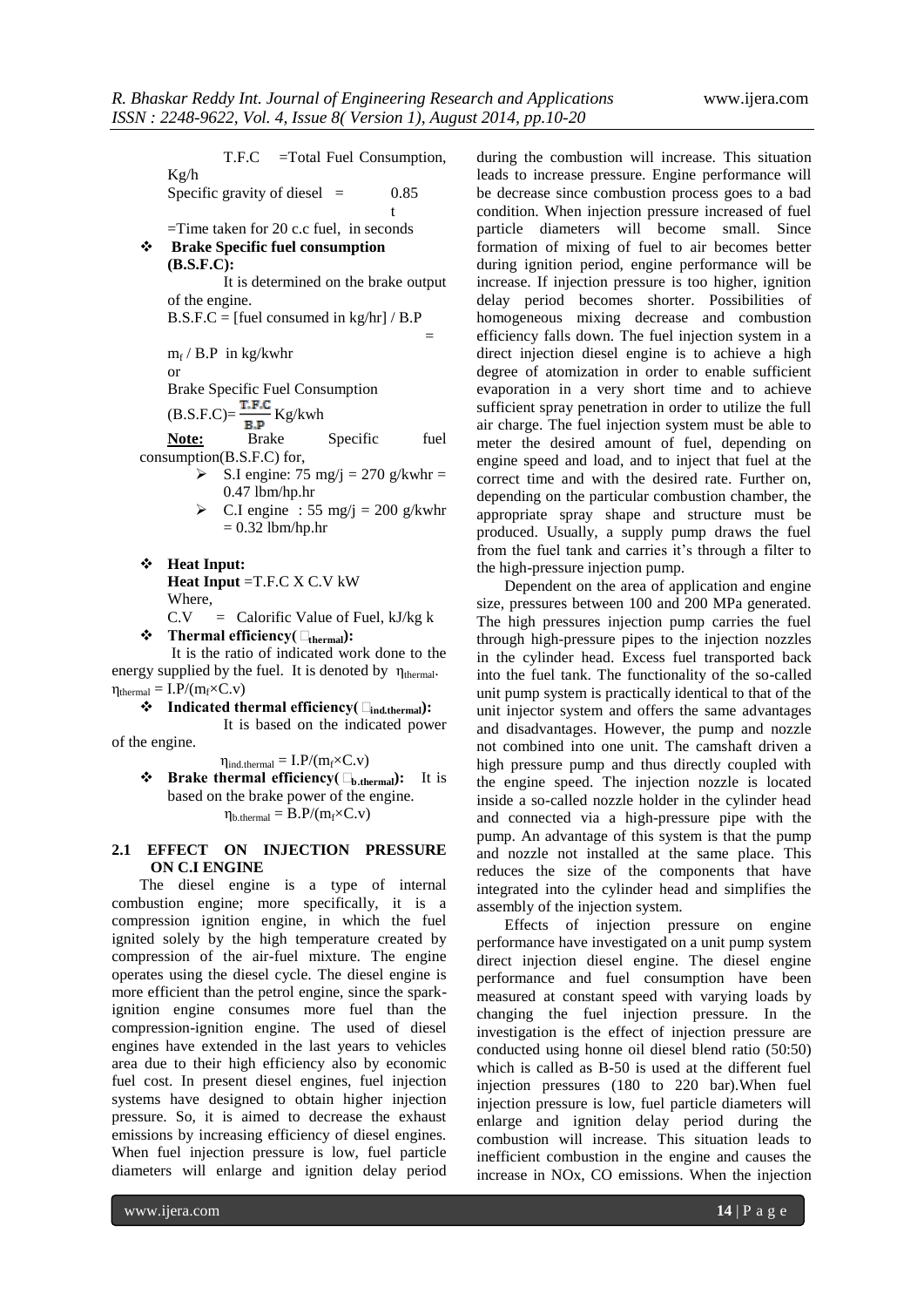pressure is increased fuel particle diameters will become small. The mixing of fuel and air becomes better during ignition delay period which causes low CO emission. But, if the injection pressure is too high ignition delay become shorter. So, possibilities of homogeneous mixing decrease and combustion efficiency falls down

### **III. EXPERIMENTALSETUP& PROCE DURE**

The details of the experimental set up are presented the alternations made to the instrumentation are also described .The experimental setup is fabricated to fulfill the objective of the present work. The various components of the experimental set up including modification are presented.

#### **3.1VARIOUS PARTS OF EXPERIMENTAL SETUP**

The experimental set up consists of engine, an alternator and top load system, fuel tank along with immersion heater, exhaust gas measuring digital device etc.,. Schematic diagram of the experimental set up as shown below.

1. 4-Stroke Single Cylinder Water

- Cooled C.I Engine.
- 2. Dynamometer
- 3. Diesel Tank
- 4. Air Filter
- 5. Three Way Valve
- 6. Exhaust Pipe
- 7. Probe
- 8. Exhaust Gas Analyser
- 9. Alternative Fuel Tank
- 10. Burette
- 11. Three Way Valve
- 12. Control Panel



**Figure-3.1: Various Parts Of Experimental Setup**

#### **3.2 SPECIFICATIONS OF THE ENGINE**

| Engine                                      | Four<br>stroke.<br>single cylinder,<br>cooled.<br>water<br>Direct<br>injection<br>diesel engine |  |
|---------------------------------------------|-------------------------------------------------------------------------------------------------|--|
| Rated power                                 | 3.7kW                                                                                           |  |
| Speed                                       | $1500$ rpm                                                                                      |  |
| <b>B</b> ore                                | $80 \text{ mm}$                                                                                 |  |
| Stroke                                      | $110 \text{ mm}$                                                                                |  |
| Calorific value $(C.V)$                     | 43000 kj/kg                                                                                     |  |
| Specific Gravity                            | $0.85$ kg/m                                                                                     |  |
| Co-efficient of discharge<br>$(C_d)$        | 0.62                                                                                            |  |
| Orifice diameter                            | 0.033m                                                                                          |  |
| Torque arm length                           | 0.2m                                                                                            |  |
| Densityu of $\text{air}(\rho_{\text{air}})$ | $1.293 \text{ m}^3/\text{kg}$                                                                   |  |

 **Table-3.1. Specifications of the engine.**

### **3.3 EXPERIMENTAL PROCEDURE**

Before starting the engine, the fuel injector is separated from the fuel system. it is clamped on the fuel injection pressure tested and operates the tester pump. Observe the pressure reading from the dial. At which the injector starts spraying. In order to achieve the required pressure by adjusting the screw provided at the top of the injector .This procedure is repeated for obtaining the various required pressures. As first said, diesel alone is allowed to run the engine for about 30min, so that it gets warmed up and steady running conditions are attained. Before starting the engine, the lubricating oil level in the engine is checked and it is also ensured that all moving and rotating parts are lubricated.

The performance test was conducted in a single cylinder four stroke diesel engine. Figure-8 Shows the schematic diagram of the complete experimental setup for determining the effects of Honne oil blend on the performance and emission characteristics of compression ignition engine. It consists of a single cylinder four stroke water cooled direct injection diesel engine connected to an eddy current dynamometer. The fuel injection pressure can be varied from 200 bar and 220 bar. It is provided with temperature sensors for the measurement of water jacket, calorimeter water, and calorimeter exhaust gas inlet and outlet temperature. It is also provided with pressure sensors for the measurement of combustion gas pressure and fuel injection pressure. An encoder is fixed for crank angle record. The signals from these sensors are interfaced with a computer to an engine indicator to display and fuel injection pressure. The provision is also made for the measurement of volumetric fuel flow. The built in program in the system calculates indicated power, brake power, thermal efficiency, volumetric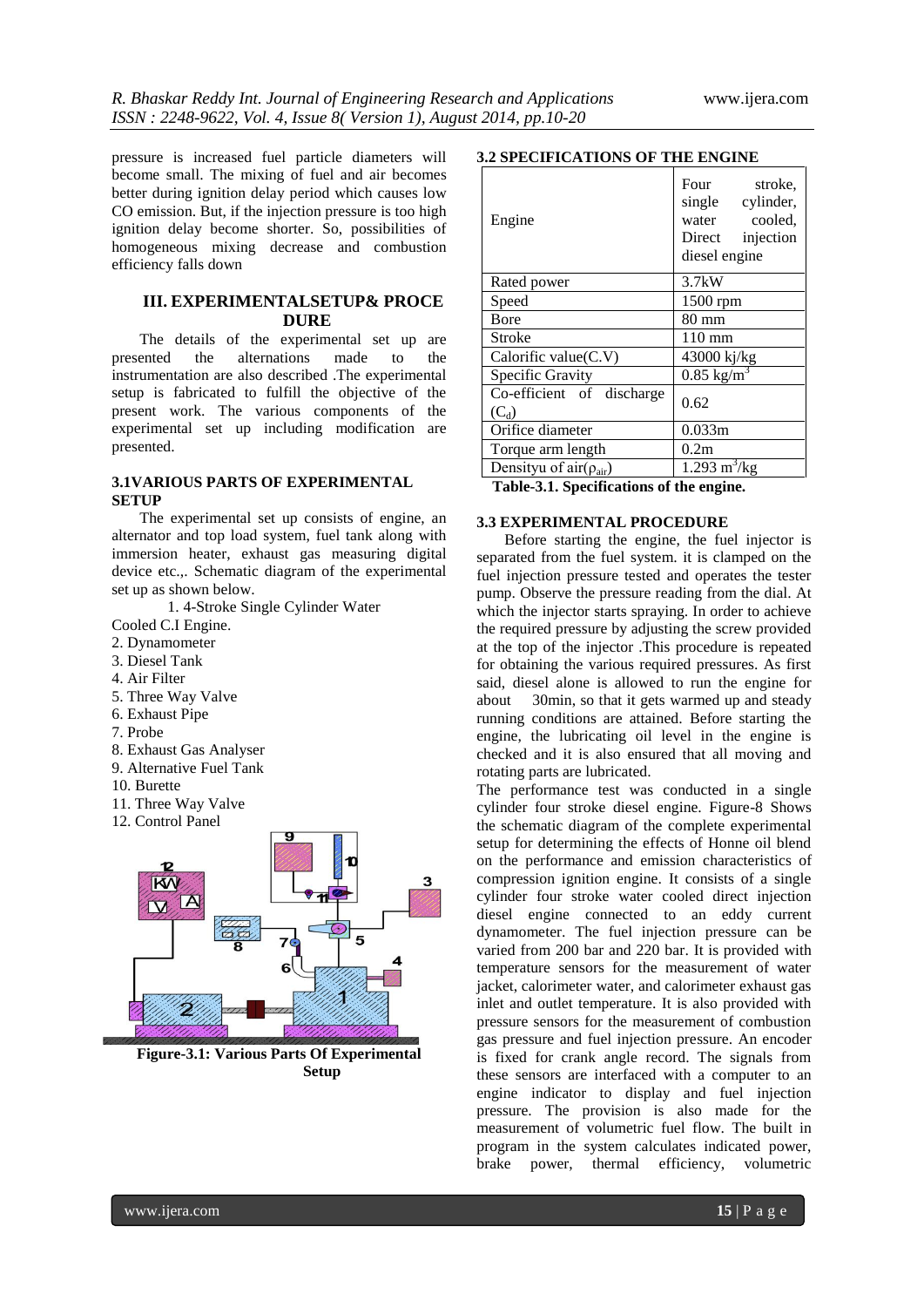efficiency..The procedure followed during the experiments is given below.

- The Experiments were carried out after installation of the engine
- The injection pressure is set at 180 bar for the entire test.
- Precautions were taken, before starting the experiment.
- Always the engine was started with no load condition
- The engine was started at no load condition and allowed to work for at least 10 minutes to stabilize.
- Initially engine was run with the pure diesel with the injection pressure of 180 bar. Engine was run from no load to full load condition with an increment of 20% of load in each run.
- Once the steady state is reached the parameters such as the Manometer reading, Time taken for 20cc fuel consumption, Voltage, Ammeter reading, Velocity of air, exhaust emissions NOx,  $Co<sub>2</sub>$  HC, CO and Exhaust gas temperature etc., were taken as per the observation table.
- Engine was then run on blends of Honne oil and diesel mixed in 50% by volume represented by B50, respectively. Performance parameters and the emissions were noted.
- Whole set of experiments were repeated for fuel injection pressure 200 bar and 220 bar.
- After completion of test, the load on the engine was completely relieved and then the engine was stopped.
- The results were calculated as follows.

The above experiment is repeated for various loads on the engine. The experimental procedure is similar as foresaid. While starting the engine, the fuel tank is filled in required fuel proportions up to its capacity. The engine is allowed to run for 30 min, for steady state conditions, before load is performed.

Finally, the engine is run by honne oil diesel blend at various injection pressures the corresponding observations are noted.

The test is carried out on the Anil Engine for the following fuel blends:

- 100% Pure Diesel
- $\div$  50% Honne Oil + 50% Diesel is called as **B**<sub>50</sub>.

# **IV. RESULTS AND ANALYSIS**

Two test fuels were used during experiments including 100 % diesel fuel and a blend of 50% Honne oil by volume in the diesel. The tests were carried out for the above proportion of Honne oil and diesel. The performance tests are conducted at 1500 rpm with loading of various percentages of maximum loads.

The Performance and Emission characteristics are compared with pure diesel operation. The basic

performance parameters such as , specific fuel consumption , brake thermal efficiency and emission are calculated and presented against load for all attempts as shown in below **Figures**

#### **4.1 BRAKE SPECIFIC FUELCONSUMPTION**



 **Figure-4.1: Load (vs.) B.S.F.C**

From above Figure 4.1, it may be observed that as injection pressure increases brake specific fuel consumption decreases. The injector was set for different opening pressures namely 180 bar, 200 bar and 220 bar and the engine was tested. A quick look on the figure reveals that B.S.F.C decreases with increase in injection pressure and at 180, 200 and 220 bar Honne oil- Diesel blend shows the decrease in BSFC. This may be due to good atomization at higher injection pressure which helps in faster rate of heat release.

#### **4.2 BRAKE THERMAL EFFICIENCY**



**Figure-4.2: Load (vs) Brake thermal efficiency, ΤB.Therm**

The variation of brake thermal efficiency with respect to load for Honne oil-Diesel blends at various pressures is shown in fig4.2. For all the readings of diesel fuels and blends at various injection pressures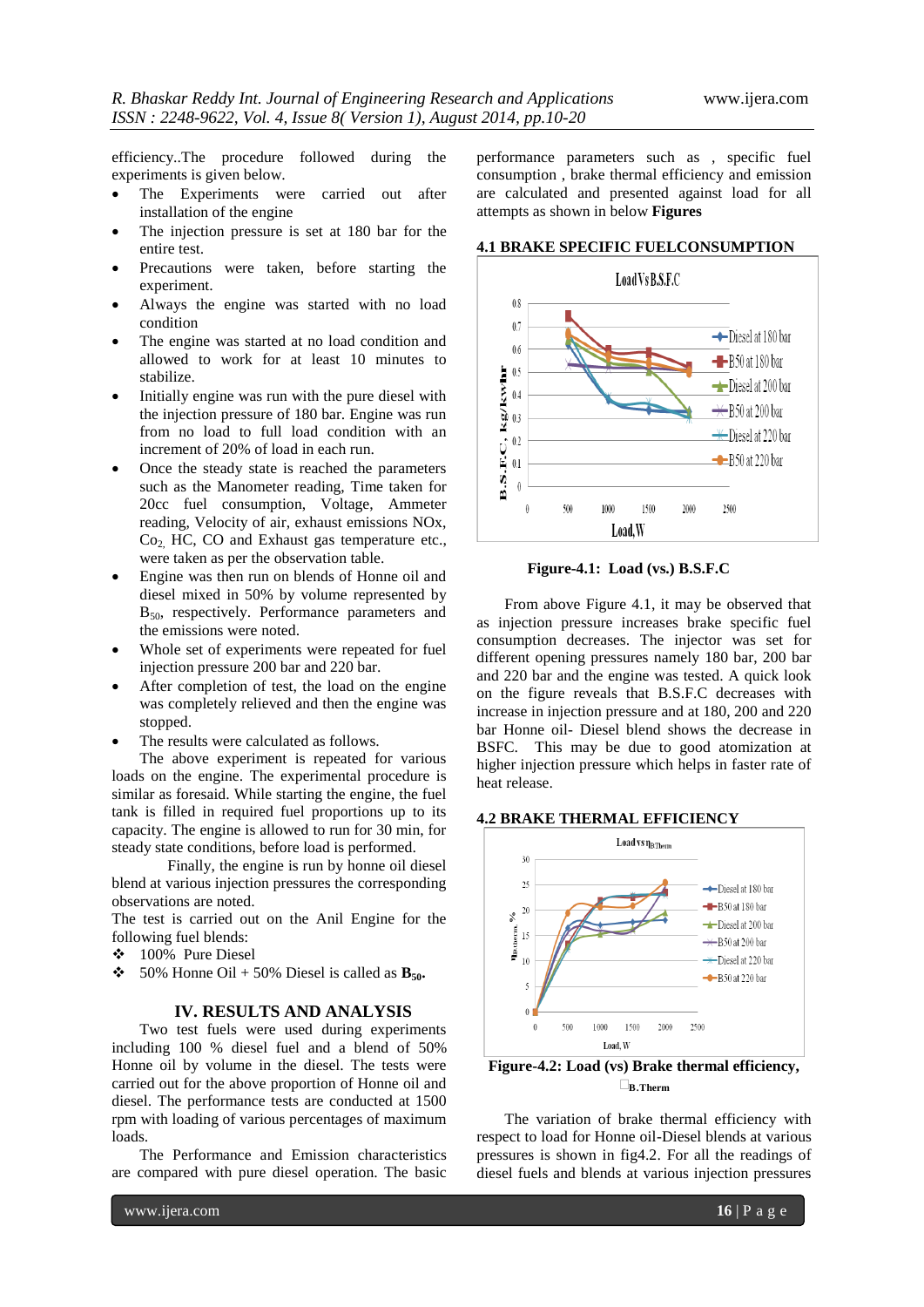the brake thermal efficiency increases with respect to various loads. The brake thermal efficiency values at full load are 23.544% , 24.57% and 25.44% for B50 at 180 , 200 and 220 bar. The brake thermal efficiency values at full load are of 18.13% ,19.53% and 23.02% for Diesel at 180, 200 and 220 bar are decrease to the brake thermal efficiencies of diesel at various loads.

## **4.3 INDICATED THERMAL EFFICIENCY**



**Figure-4.3: Load (vs) Indicated thermal efficiency, ΤI.Therm**

The variations of indicated thermal efficiency with respect to load for B50 blends and Diesel is shown in Fig.4.3. For all the readings of diesel fuels and blends at various injection pressures the indicated thermal efficiency increases with respect to various full loads. The indicated thermal efficiency values at full load are 25.52%, 26.49% and 29.58% for B50 at 180, 200 and 220 bar. The indicated thermal efficiencies of diesel is 37.723%, 27.23% and 33.25% at 180, 200 and 220 bar are to the indicated thermal efficiencies decreases to the diesel at various loads.

#### **4.4 VOLUMETRIC EFFICIENCY**



**Figure-4.4: Load (vs) volumetric efficiency, Τvolum**

The fig.4.4 shows the variation of volumetric efficiency with respect to load for various injection pressures. Volumetric efficiency is a measure of success with which the air supply, and thus the charge, is inducted in to the engine. It indicates the breathing capacity of the engine. From the figure it is evident that the volumetric efficiency is higher B50 at 180, 200 and 220 bar. Compared to diesel fuel values at various pressures.

#### **4.5 MECHANICAL EFFICIENCY**



**Figure-4.5: Load (vs) Mechanical efficiency, Τmech**

Mechanical efficiency indicates how good an engine is inverting the indicated power to useful power Fig.4.5, shows that the Mechanical Efficiency increased for all injection pressures are 180, 200, 220 bar honne oil –diesel fuel blends. Compared to diesel fuel has slightly decrease in all injection pressures. Maximum mechanical efficiency is obtained at B50 at 220 bar is 73.05%.

#### **4.6 BRAKE MEAN EFFECTIVE PRESSURE**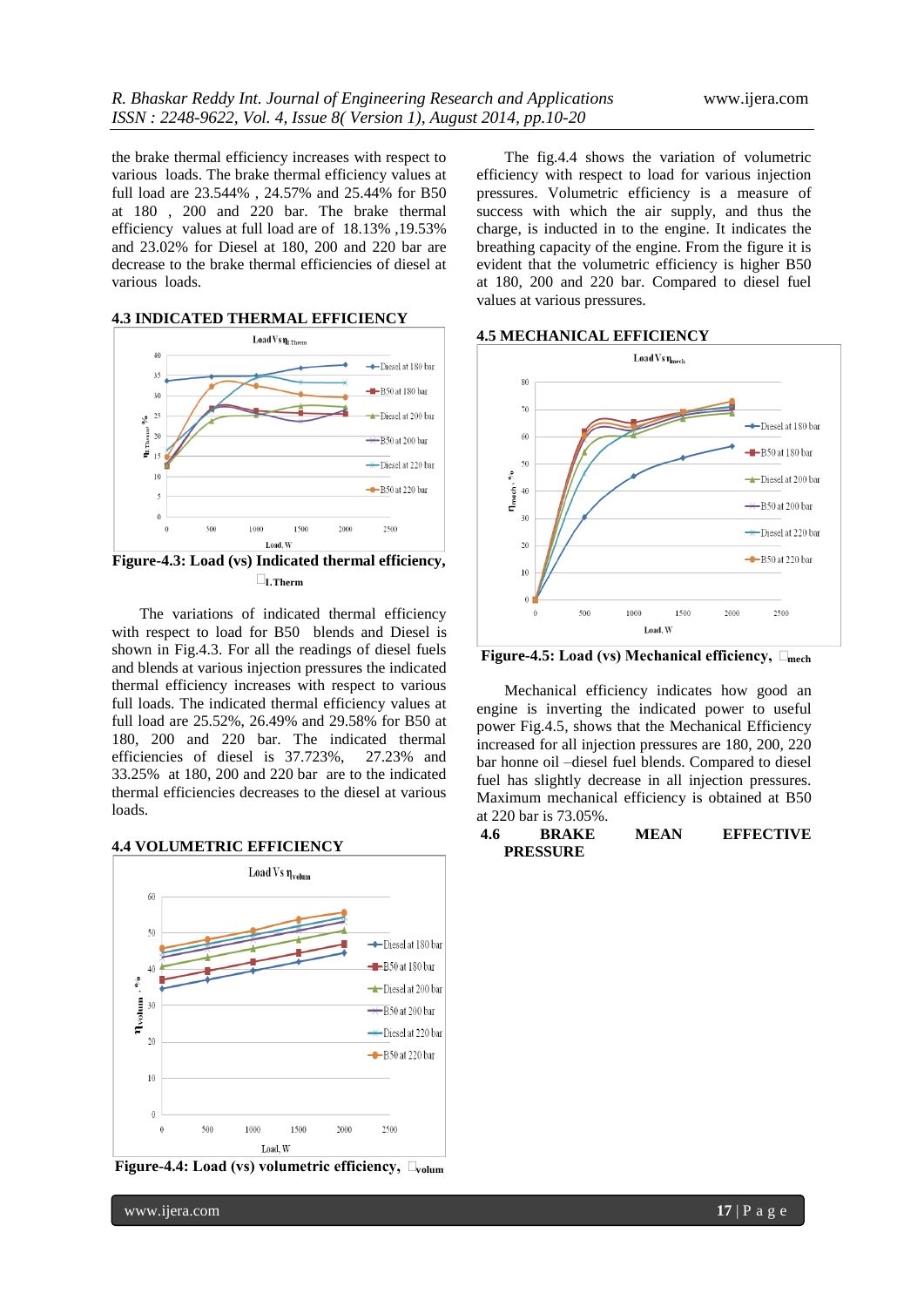

Fig.4.6,shows the variation of Brake Mean effective pressure with respect to load. Brake Mean effective Pressure is the average Pressure inside the cylinders of an internal combustion engine based on the measured output. From the figure it can be seen that, Brake mean effective pressure is nearer coincides all the values of diesel fuel,B50 at 180,200,220 bar. But the variation in BMEP is siGNificant.



Fig.4.7, shows the variation of Indicated Mean effective pressure with load. Mean effective Pressure is the average Pressure inside the cylinders of an internal combustion engine based on the measured output. From the figure it can be seen that, Indicated mean effective pressure values are coincide with each other it is slight variation.

#### **4.8 EXHAUST GAS TEMPERATURE**



**Figure-3.13: Load vs Exhaust Gas Temperature**

#### **Figure-4.8: Load (vs) Exhaust Gas Temperature**

Fig.4.8, shows the variation of exhaust gas temperature with the fuel injection pressure for diesel mode, and B50 mode at full load condition. It can be seen that the exhaust gas temperature of the engine on diesel mode is higher compared to B50 operation at fuel injection pressures 180,200 and 220 bar because of the higher replacement of diesel with B50 and excess energy supply to the engine.



Fig.4.9, shows the variation of carbon monoxide (CO) emission with fuel injection pressure for diesel mode, and B50 at full load condition. It may be observed from the figure that CO emission for diesel mode of operation is lesser compared to B50 mode at all fuel injection pressure conditions considered because of the Honne oil blend to the engine reduces the amount of oxygen required for complete combustion. This creates incomplete combustion and increase in the CO emissions.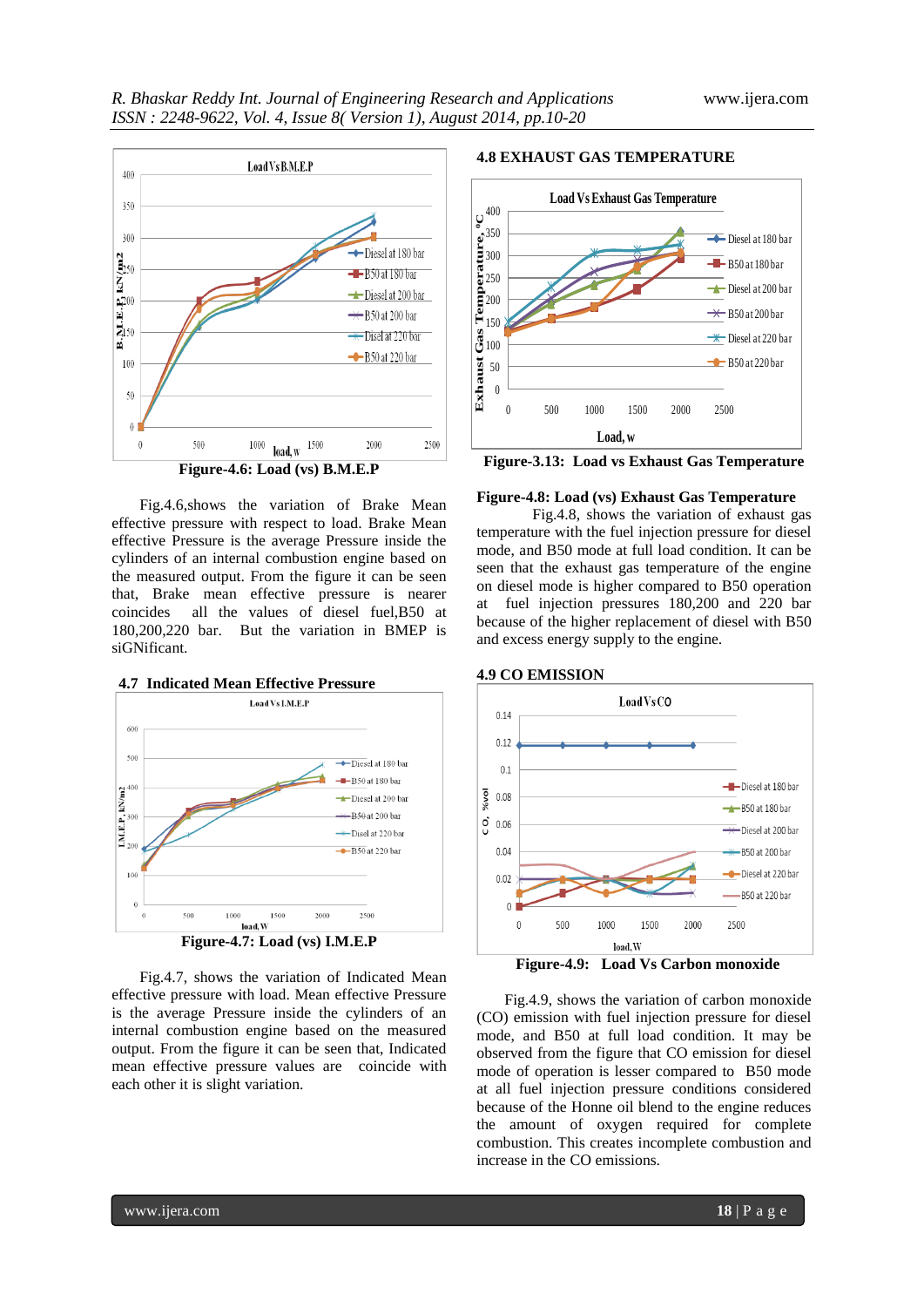#### **4.10 HC EMISSION**



**Figure-4.10: Load Vs Hydro carbons**

Fig.4.10, shows the variation of hydrocarbon (HC) emission with fuel injection pressure for diesel mode and B50 mode at full load condition. It may be observed from the figure that HC emission for B50 mode of operation is lesser compared to diesel mode of operation at all fuel injection pressure conditions considered. This may be due to the charge in temperature, change in properties of the fuel, air-fuel ratio.

#### **4.11 CO2 Emission**



**Figure-4.11: Load Vs Carbon dioxide**

From fig.4.11, it can be observed sssthat the variation of carbon dioxide emission with load for diesel and B50 operation. From the results, it is observed that the amount of  $CO<sub>2</sub>$  produced while using B50 blend is higher than diesel at all load conditions. Carbon dioxide is a desirable byproduct that is produced when the carbon from the fuel is fully oxidized during the combustion process. As a general rule, the higher the carbon dioxide reading, the more efficient the engine is operating.

#### **V. CONCLUSION**

The engine was made to run on diesel fuel mode, and honne oil- diesel mode. The experiments were conducted at 3 different fuel injection pressures of 180 bar, 200 bar and 220 bar. The performance and emission of the engine at full load were investigated.

#### The following results were obtained.

The engine was able to run on 180 bar, 200 bar and 220 bar fuel injection pressures on diesel fuel mode and honne oil- diesel mode.

- Brake specific fuel consumption for the honne oil-diesel blend when lower than the B.S.F.C with 0.522 kg/kwhr at 180 bar, 0.5102 kg/kwhr at 200 bar and 0.503 kg/kwhr at 220 bar .
- The brake thermal efficiency of the engine for honne oil- diesel blend of operations is high compared to diesel mode at 180,200 and 220 bar.
- The exhaust gas temperature of honne oil-diesel mode is less compared to diesel mode at fuel injection pressures of 180,200 and 220 bar.
- CO emission of honne oil-diesel mode is higher compared to that of diesel fuel mode at all fuel injection pressures.
- $CO<sub>2</sub>$  emission increased up to the fuel injection pressure of 200 bar for honne oil- diesel mode and then decreased slightly at 220 bar injection pressure.
- CO emission decreased with increase in fuel injection pressure from 180 bar to 220 bar for fossil diesel mode of operation.
- HC emission of honne oil-diesel operation is less than the diesel fuel mode at 180 bar fuel injection pressure.

From the above analysis the main conclusion is honne oil blend are suitable substitute for diesel at high injection pressure, at produce lesser emission and better performance then diesel.

#### **REFRENCES**

- [1] Altin R. Cetinkaya S. and Yucesu H.S., 2001. *The potential of using vegetable oil fuels as fuel for diesel engines*, *Energy Conversion and Management,* Vol. 42, pp. 529 – 538.
- [2] Amba P.R.G. and Rama M.P., 2003. *Effect of Supercharging on performance of DI Diesel engine with cotton seed oil, Energy Conversion and Management,* 44, pp. 937 – 944.
- [3] 3. Bhattacharya .S and Reddy C.S, 1994. *Vegetable oils as Fuel for Internal combustion Engines: A Review, Journal of Agricultural Engineering Research*. 57, pp. 157-166.
- [4] 4. Bhatt, Y. C. and A.N. Mathur. 2002. *Biodiesel- an alternative diesel fuel*. The